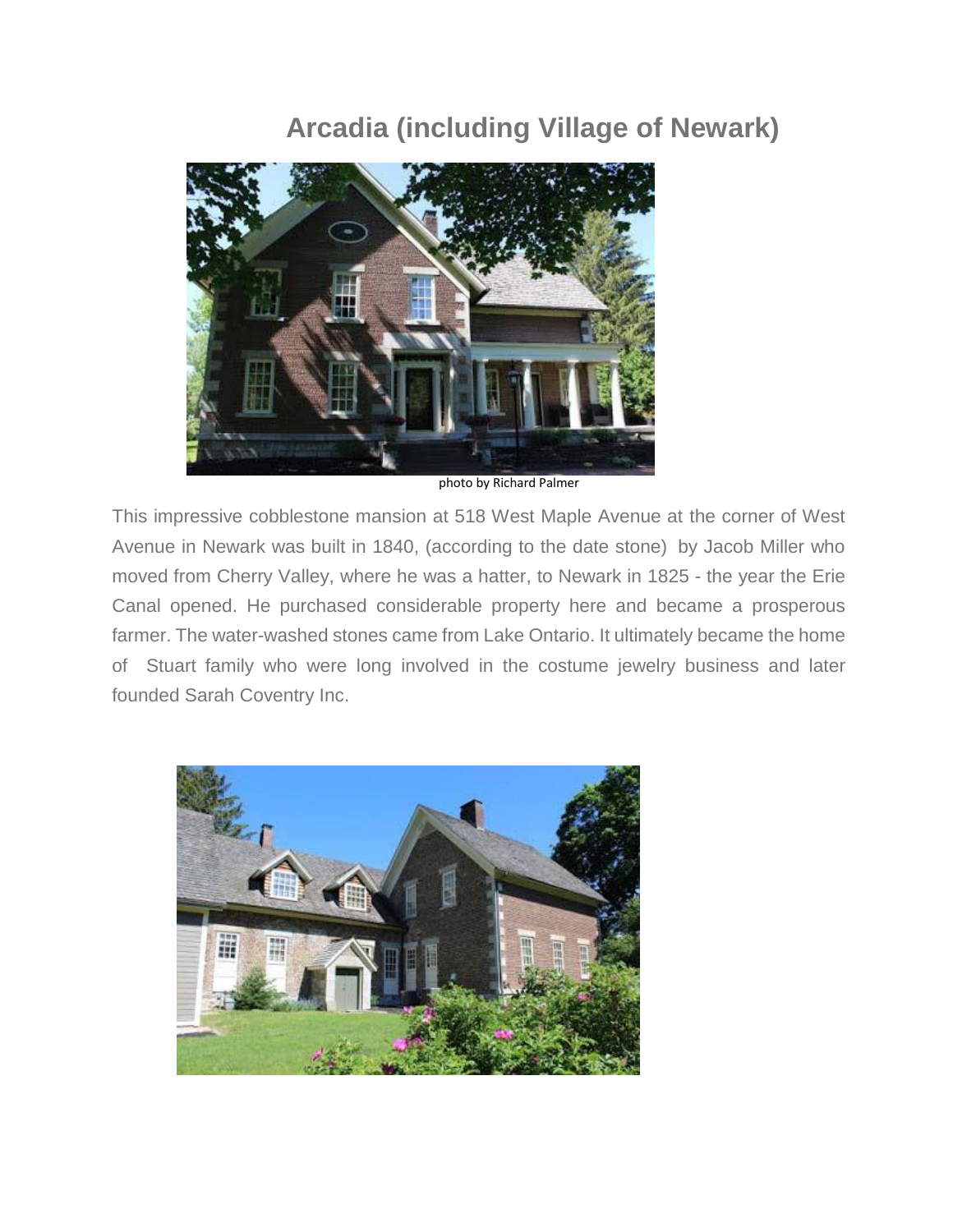## photo by Richard Palmer

View of the rear of the house. This is one of four cobblestone houses in Newark.



photo by Richard Palmer

Detail of the remarkable craftsmanship of the use of washed Lake Ontario sandstones.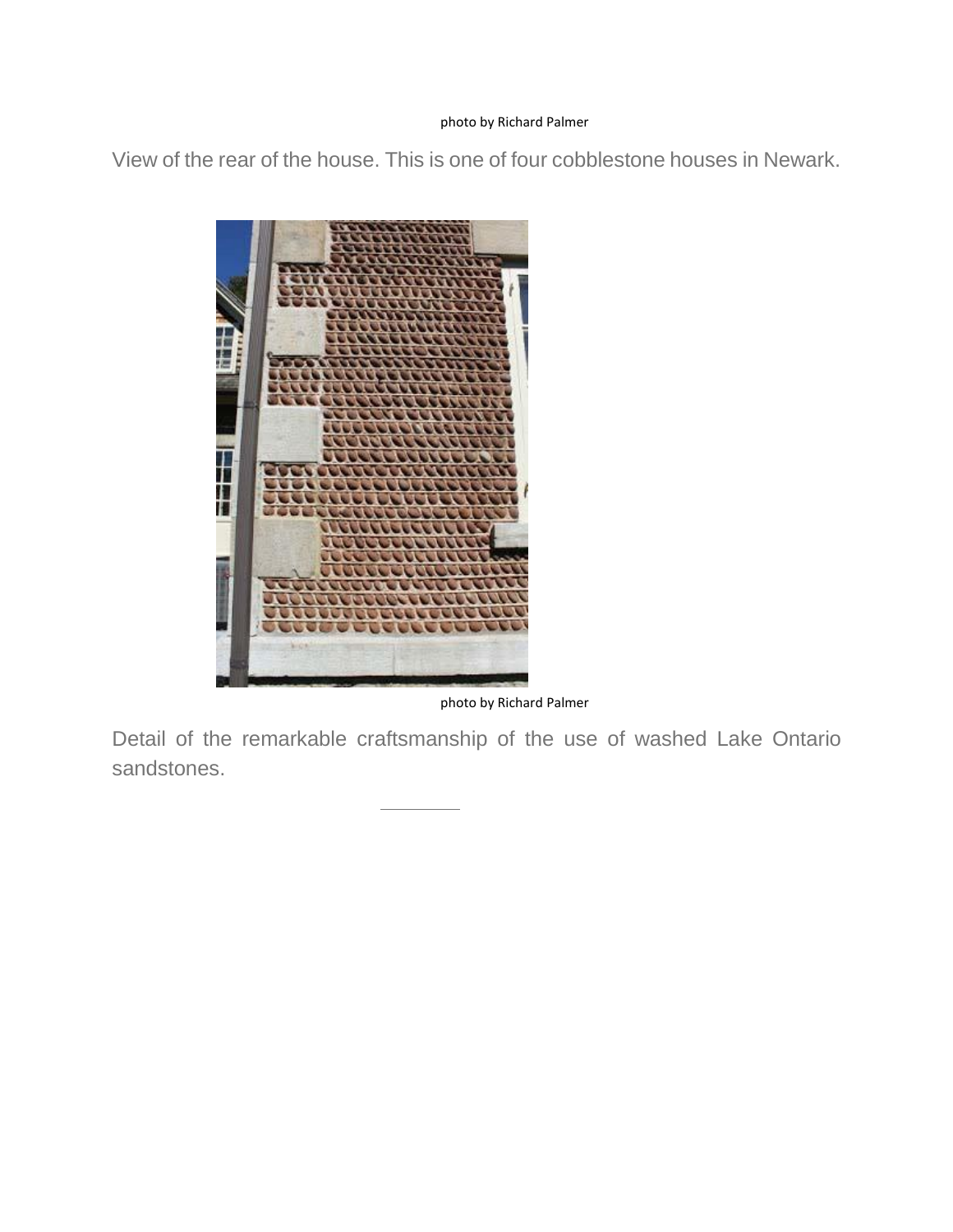

The stately James P. Bartle cobblestone farmhouse was built on what is now West Miller Street in Newark in 1836. Bartle operated the first store in Newark He was a veteran of the War if 1812 and was a prominent businessman. The house was demolished in 1938 to make way for the new junior high school. Photo, taken in the 1870s, courtesy of Newark-Arcadia Historical Society.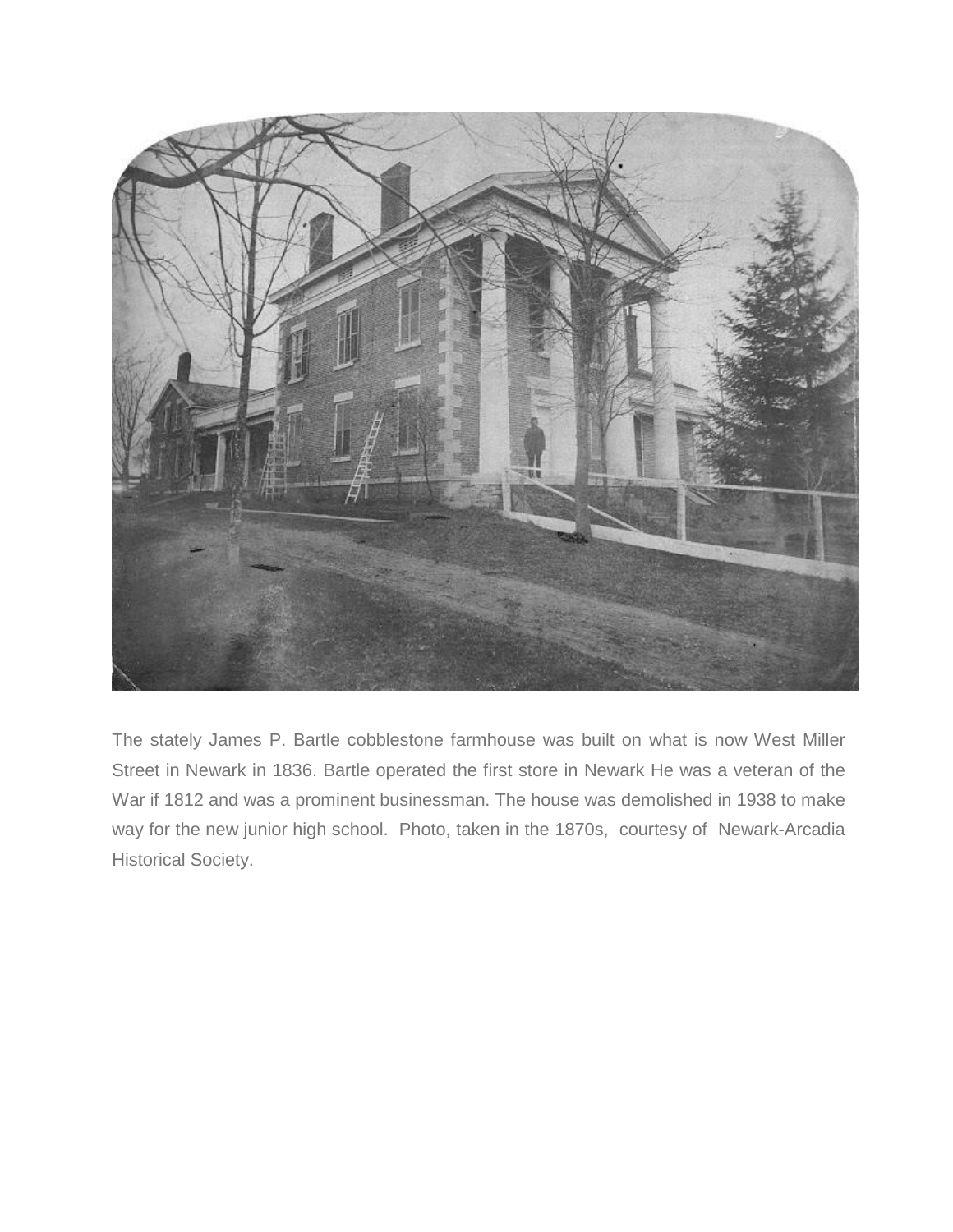

photo by Richard Palmer

928 North Main St., Newark



photo by Richard Palmer

240 West Pearl Street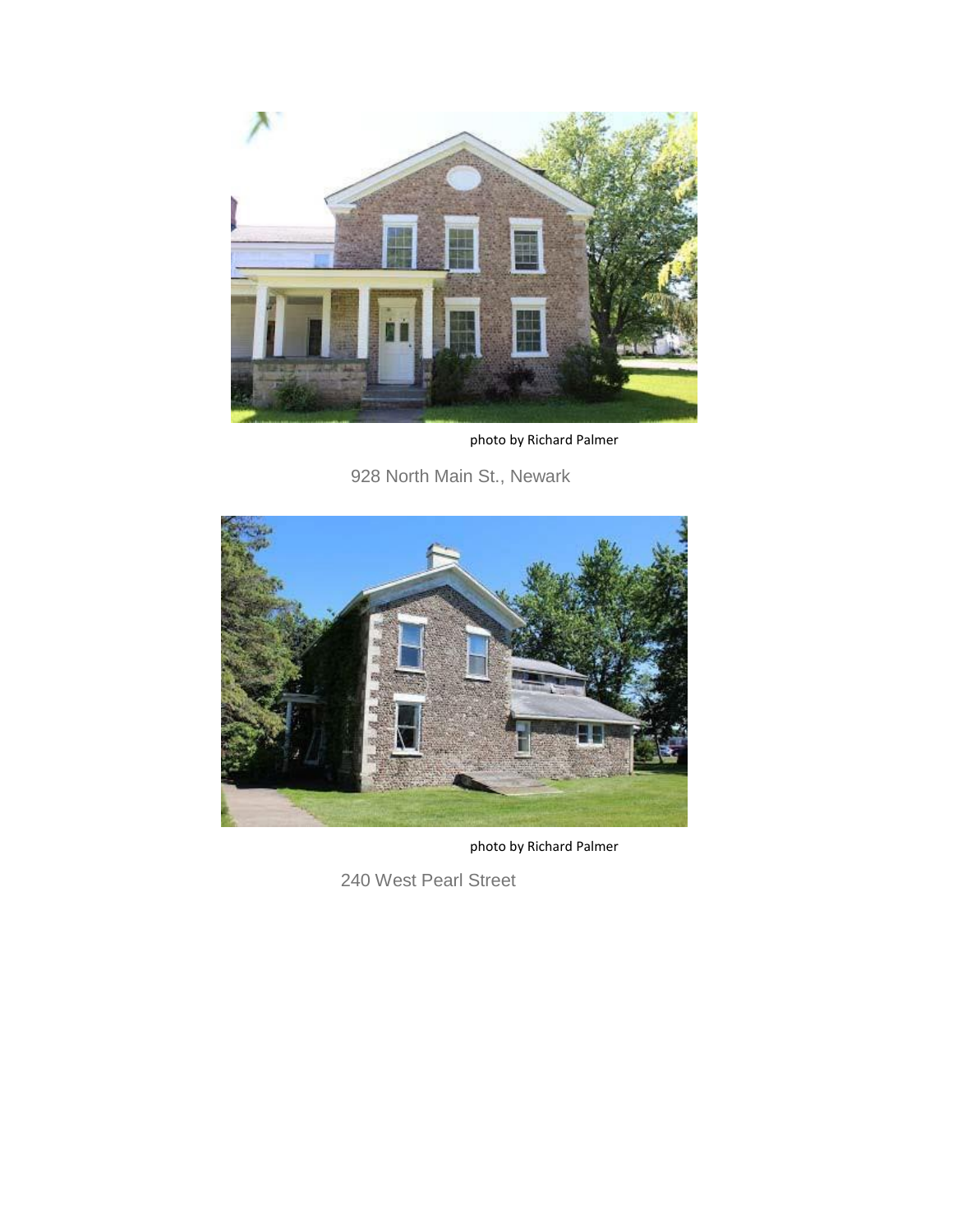

photo by Richard Palmer

107 Maple Court, Newark



photo by Richard Palmer

545 Vienna St. facing east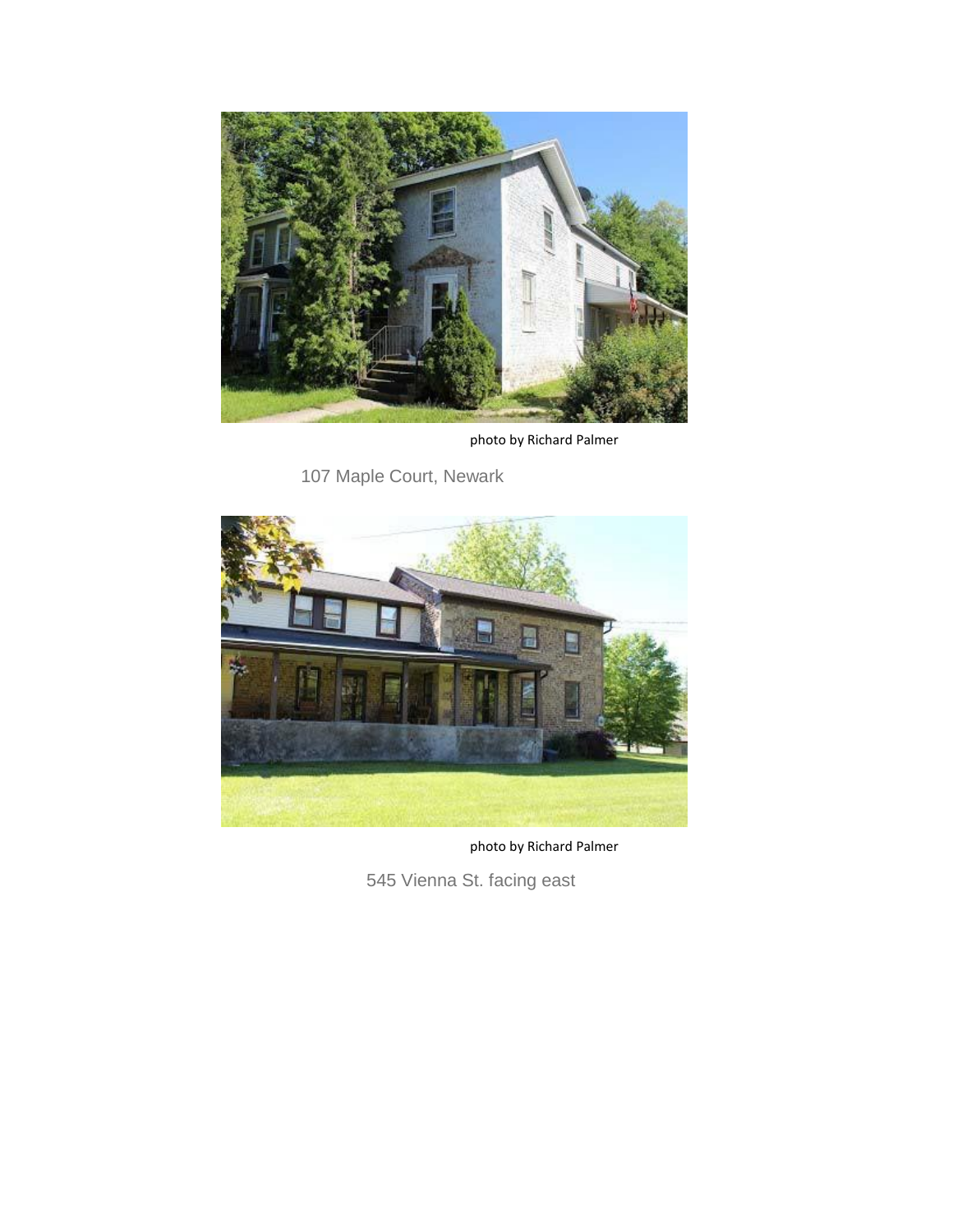

photo by Richard Palmer

545 Vienna St. facing north



This house at 112 East Miller St. was built in the 1830s. It was demolished in 1964. According to an article in the Rochester Democrat & Chronicle of August 5, 1964 the property leveled also included the Crescent Theater. The gable end of the two-story house faced the street and had a two-story recessed wing shown at the right. Stones were a mix of water rounded and small field stones set four rows to a quoin on the front and three on the side. Some stones were set diagonally. The main part of the house had two windows up and two down with a grill-sized window centered above them in the gable which was complete with its own full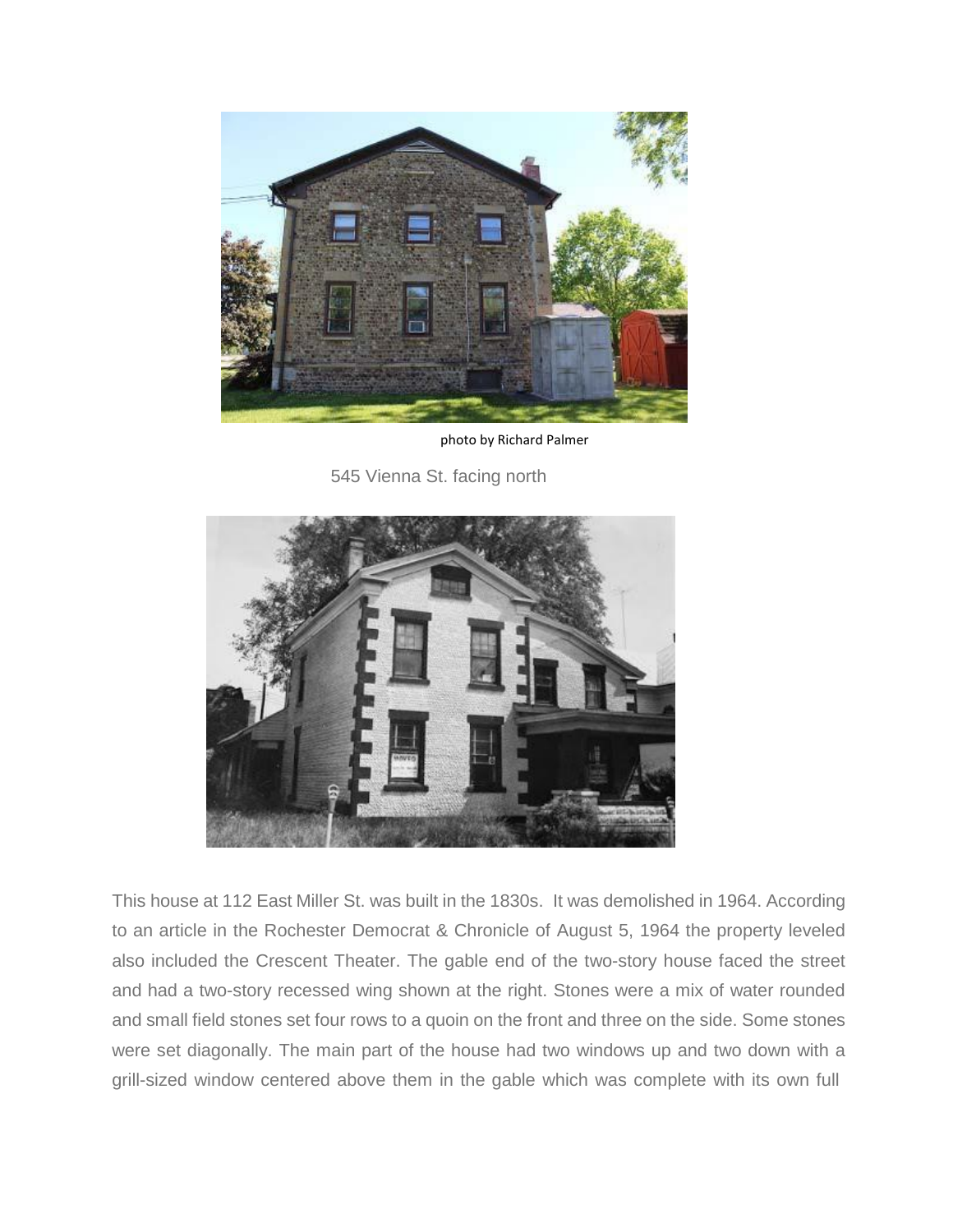sized limestone lintel and sill just as in the four other windows on the facade. The left elevation had a door with a window centered above it set toward the rear corner, otherwise no other openings on the wall. The recessed wing on the right was actually wider than the main block. It contained two (slightly smaller) windows up and a door and window centered below them. The roofline was unusual—it was basically a shed roof with a change of angle about a third of the way across the frontage, giving a slightly domed appearance. A roofed, open porch spanned the wing. For many years it was a doctor's office.



photo by Richard Palmer



photo by Richard Palmer

2659 Minsted Road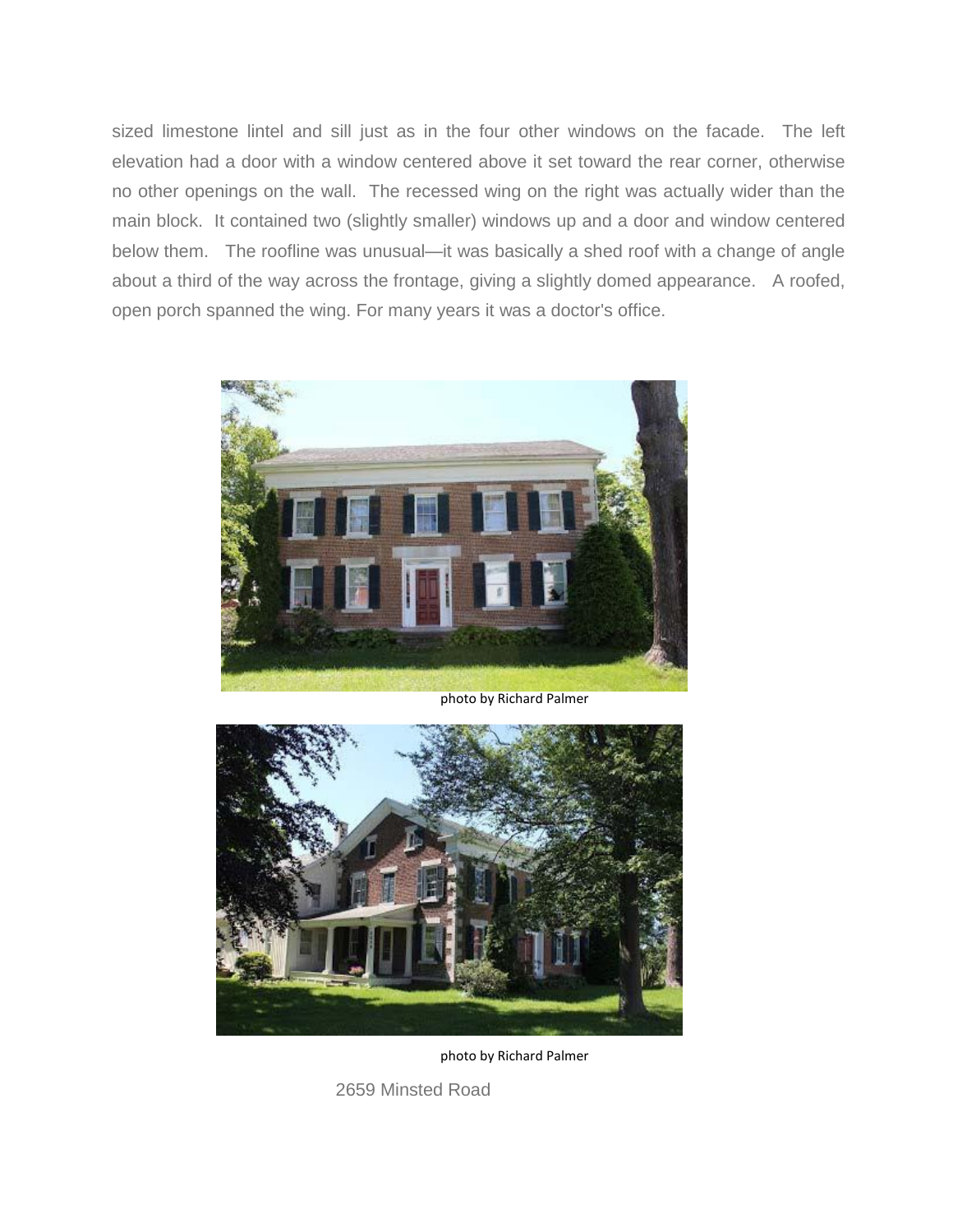

photo by Richard Palmer

This house at 2467 Parker Road may be one of the oldest cobblestone houses in Wayne County. It was built by at least 1833 for the Rev. Preston Parker. Four generations of the Parker family lived here. Its original configuration was 14 rooms. There was a meeting room on the second floor where religious services for the local group of worshippers known as the Parker Neighborhood, which later was reorganized as East Palmyra Methodist Church.



photo by Richard Palmer

3677 Heidenreich Road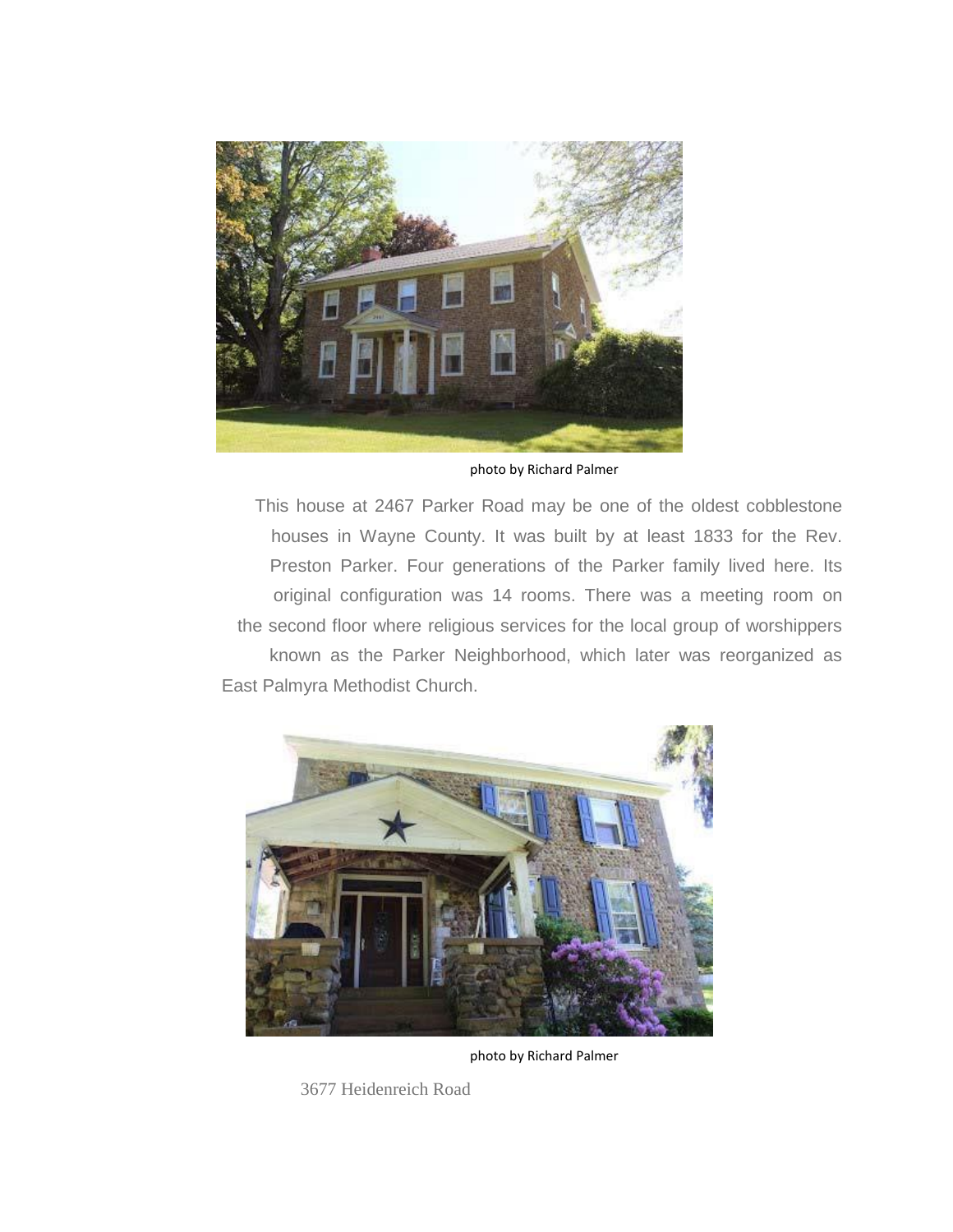

photo by Richard Palmer

Date stone at 3677 Heidenreich Road



photo by Richard Palmer

301 Silver Road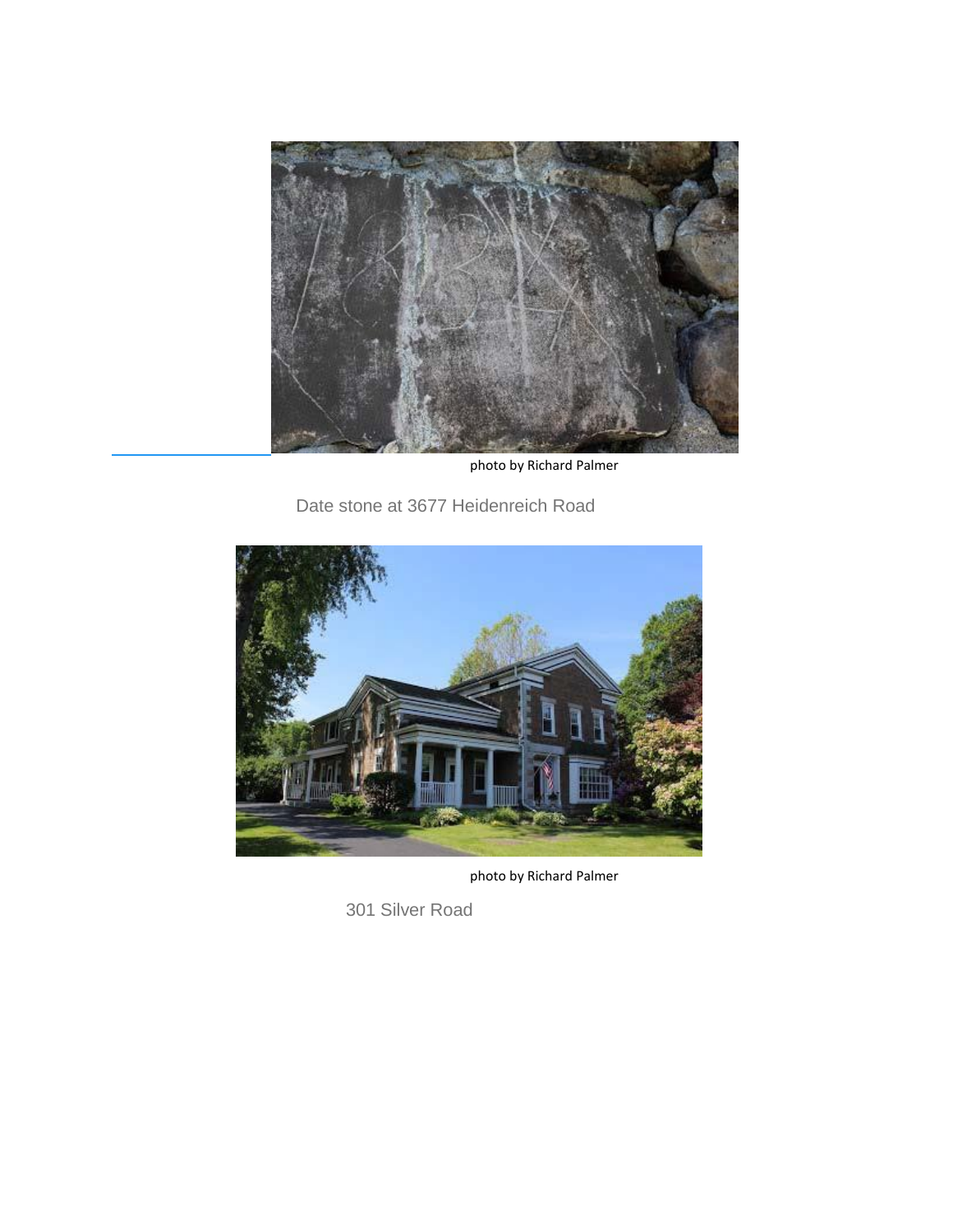

photo by Richard Palmer

2269 Dewindt Road



photo by Richard Palmer

905 Bell Road